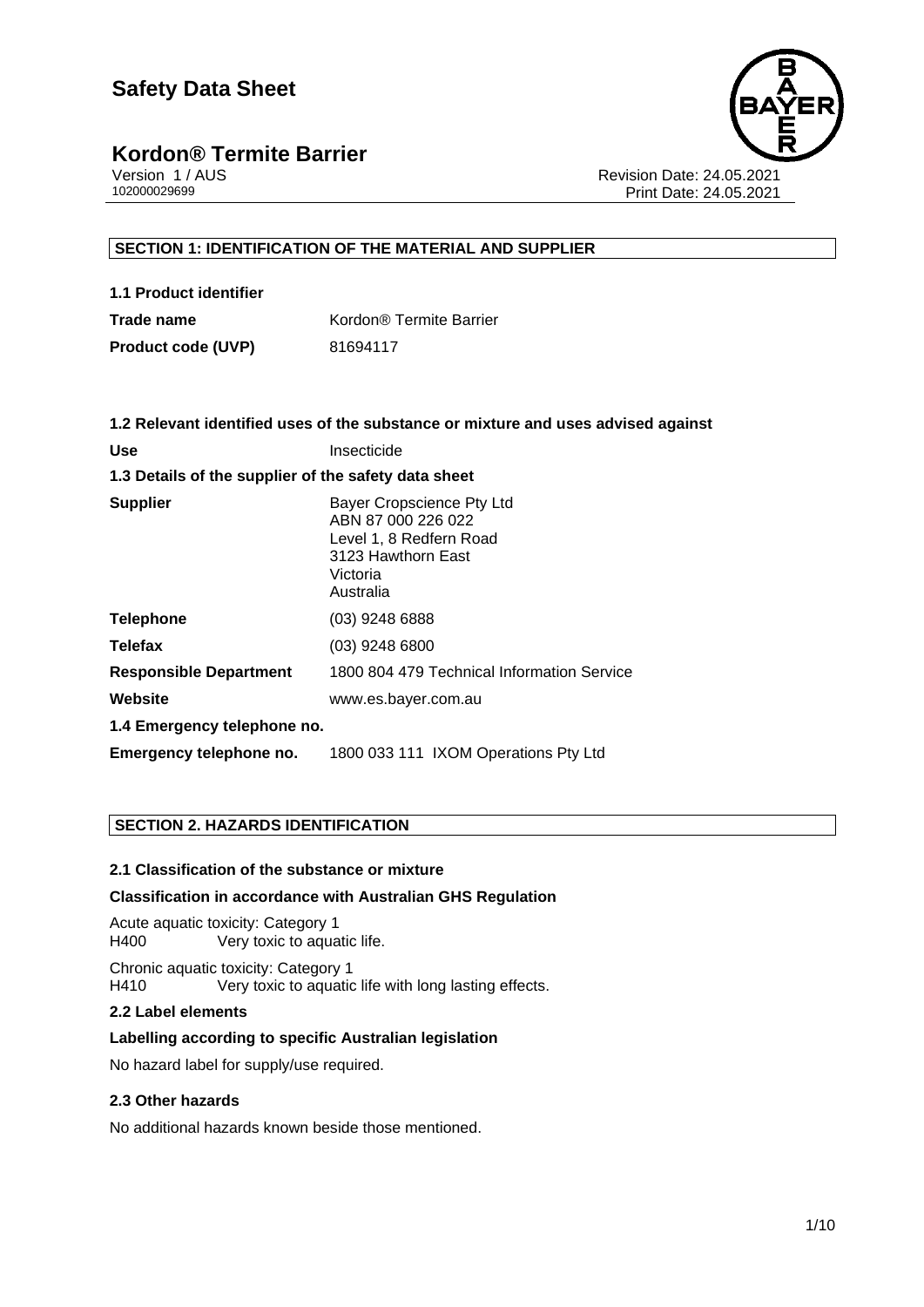# **Kordon® Termite Barrier**<br> **2000029699**<br> **20200029699**



Revision Date: 24.05.2021 Print Date: 24.05.2021

#### **SECTION 3. COMPOSITION/INFORMATION ON INGREDIENTS**

#### **Chemical nature**

Deltamethrin 0,4 % w/w Others (XX)

| Chemical name                                                                                                | CAS-No.    | Concentration [%]   |
|--------------------------------------------------------------------------------------------------------------|------------|---------------------|
| Deltamethrin                                                                                                 | 52918-63-5 | 0.40                |
| reaction mass of 5-chloro-2- methyl-2H-<br>isothiazol-3-one and 2-methyl-2H-isothiazol-<br>$3 -$ one $(3:1)$ | 55965-84-9 | $> 0.0002 - 0.0015$ |
| Other ingredients (non-hazardous) to 100%                                                                    |            |                     |

#### **SECTION 4. FIRST AID MEASURES**

**If poisoning occurs, immediately contact a doctor or Poisons Information Centre (telephone 13 11 26), and follow the advice given. Show this Safety Data Sheet to the doctor.**

#### **4.1 Description of first aid measures**

| <b>Inhalation</b>                                               | Move to fresh air.                                                                                                                                                                                                                                                                                             |  |
|-----------------------------------------------------------------|----------------------------------------------------------------------------------------------------------------------------------------------------------------------------------------------------------------------------------------------------------------------------------------------------------------|--|
| <b>Skin contact</b>                                             | Wash off with soap and water. In case of skin irritation, application of<br>oils or lotions containing vitamin E may be considered. If symptoms<br>persist, call a physician.                                                                                                                                  |  |
| Eye contact                                                     | In case of eye contact, remove contact lens and rinse immediately with<br>plenty of water, also under the eyelids, for at least 15 minutes.                                                                                                                                                                    |  |
| Ingestion                                                       | Rinse mouth.                                                                                                                                                                                                                                                                                                   |  |
| 4.2 Most important symptoms and effects, both acute and delayed |                                                                                                                                                                                                                                                                                                                |  |
| <b>Symptoms</b>                                                 | Local:, Skin and eye paraesthesia which may be severe, Usually<br>transient with resolution within 24 hours, Skin, eye and mucous<br>membrane irritation, Cough, Sneezing                                                                                                                                      |  |
|                                                                 | Systemic:, discomfort in the chest, tachycardia, Hypotension, Nausea,<br>Abdominal pain, Diarrhoea, Vomiting, Blurred vision, Headache,<br>Anorexia, Somnolence, Coma, Convulsions, Tremors, Prostration,<br>Airway hyperreaction, Pulmonary oedema, Palpitation, Muscular<br>fasciculation, Apathy, Dizziness |  |
|                                                                 | 4.3 Indication of any immediate medical attention and special treatment needed                                                                                                                                                                                                                                 |  |
| <b>Risks</b>                                                    | This product contains a pyrethroid. Pyrethroid poisoning should not be<br>confused with carbamate or organophosphate poisoning.                                                                                                                                                                                |  |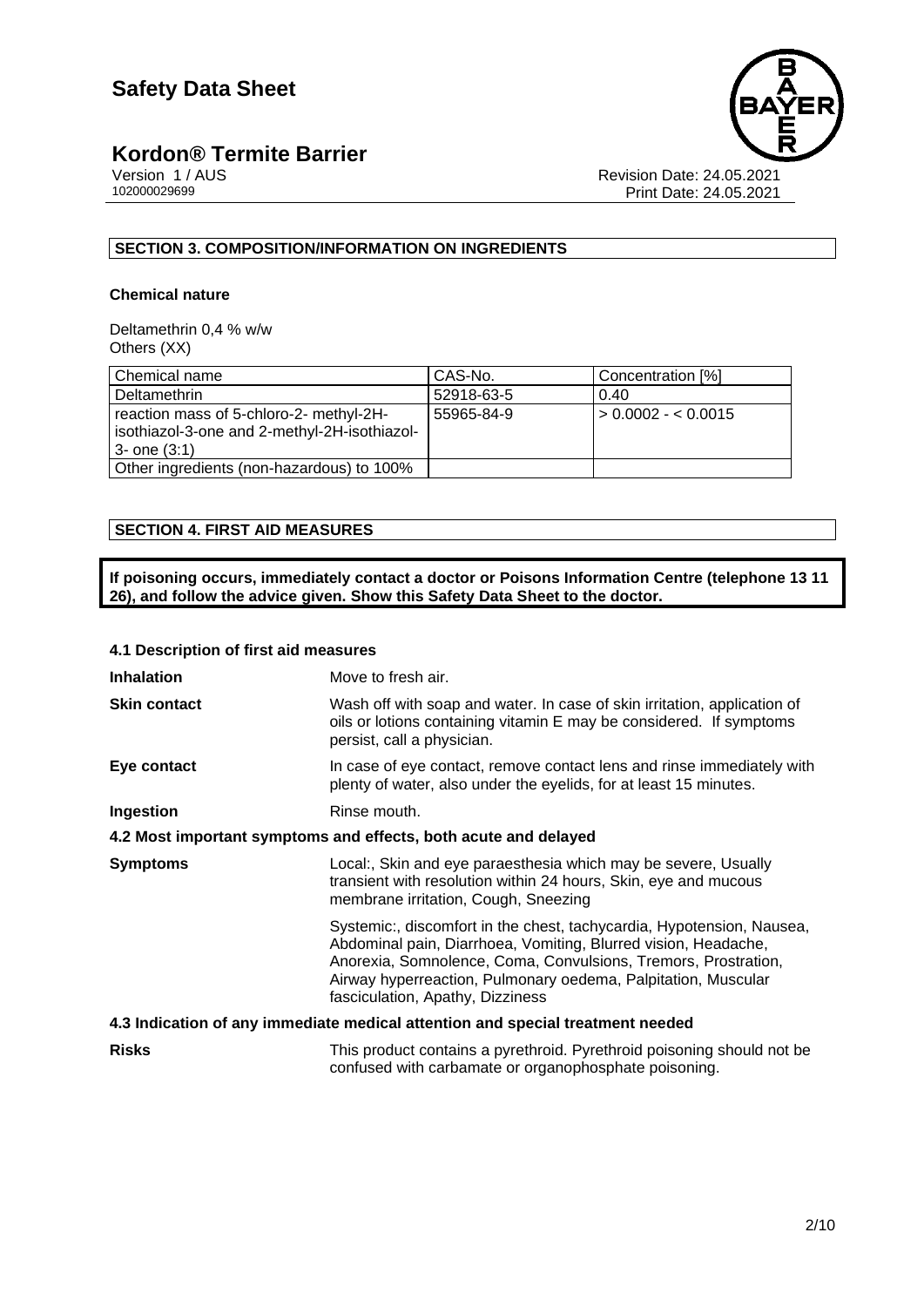# **Kordon® Termite Barrier**<br>Version 1/AUS



Version 1 / AUS Revision Date: 24.05.2021 Print Date: 24.05.2021

**Treatment** Systemic treatment: Initial treatment: symptomatic. Monitor: respiratory and cardiac functions. In case of ingestion gastric lavage should be considered in cases of significant ingestions only within the first 2 hours. However, the application of activated charcoal and sodium sulphate is always advisable. Keep respiratory tract clear. Oxygen or artificial respiration if needed. In case of convulsions, a benzodiazepine (e.g. diazepam) should be given according to standard regimens. If not effective, phenobarbital may be used. Contraindication: atropine. Contraindication: derivatives of adrenaline. There is no specific antidote. Recovery is spontaneous and without sequelae.

> In case of skin irritation, application of oils or lotions containing vitamin E may be considered.

#### **SECTION 5. FIRE FIGHTING MEASURES**

| <b>Suitable</b>                                         | Use water spray, alcohol-resistant foam, dry chemical or carbon<br>dioxide.                                                   |
|---------------------------------------------------------|-------------------------------------------------------------------------------------------------------------------------------|
| Unsuitable                                              | High volume water jet                                                                                                         |
| 5.3 Advice for firefighters                             |                                                                                                                               |
| <b>Special protective</b><br>equipment for firefighters | In the event of fire and/or explosion do not breathe fumes. In the event<br>of fire, wear self-contained breathing apparatus. |
| <b>Further information</b>                              | Contain the spread of the fire-fighting media. Do not allow run-off from<br>fire fighting to enter drains or water courses.   |

#### **5.1 Extinguishing media**

#### **Hazchem Code**Not applicable

#### **SECTION 6. ACCIDENTAL RELEASE MEASURES**

#### **6.1 Personal precautions, protective equipment and emergency procedures**

| <b>Precautions</b>                                        | Avoid contact with spilled product or contaminated surfaces.                                                                                                                        |  |  |
|-----------------------------------------------------------|-------------------------------------------------------------------------------------------------------------------------------------------------------------------------------------|--|--|
| <b>6.2 Environmental</b><br>precautions                   | Do not allow to get into surface water, drains and ground water.                                                                                                                    |  |  |
| 6.3 Methods and materials for containment and cleaning up |                                                                                                                                                                                     |  |  |
| Methods for cleaning up                                   | Collect and transfer the product into a properly labelled and tightly<br>closed container.                                                                                          |  |  |
| <b>Additional advice</b>                                  | Check also for any local site procedures.                                                                                                                                           |  |  |
| 6.4 Reference to other<br>sections                        | Information regarding safe handling, see section 7.<br>Information regarding personal protective equipment, see section 8.<br>Information regarding waste disposal, see section 13. |  |  |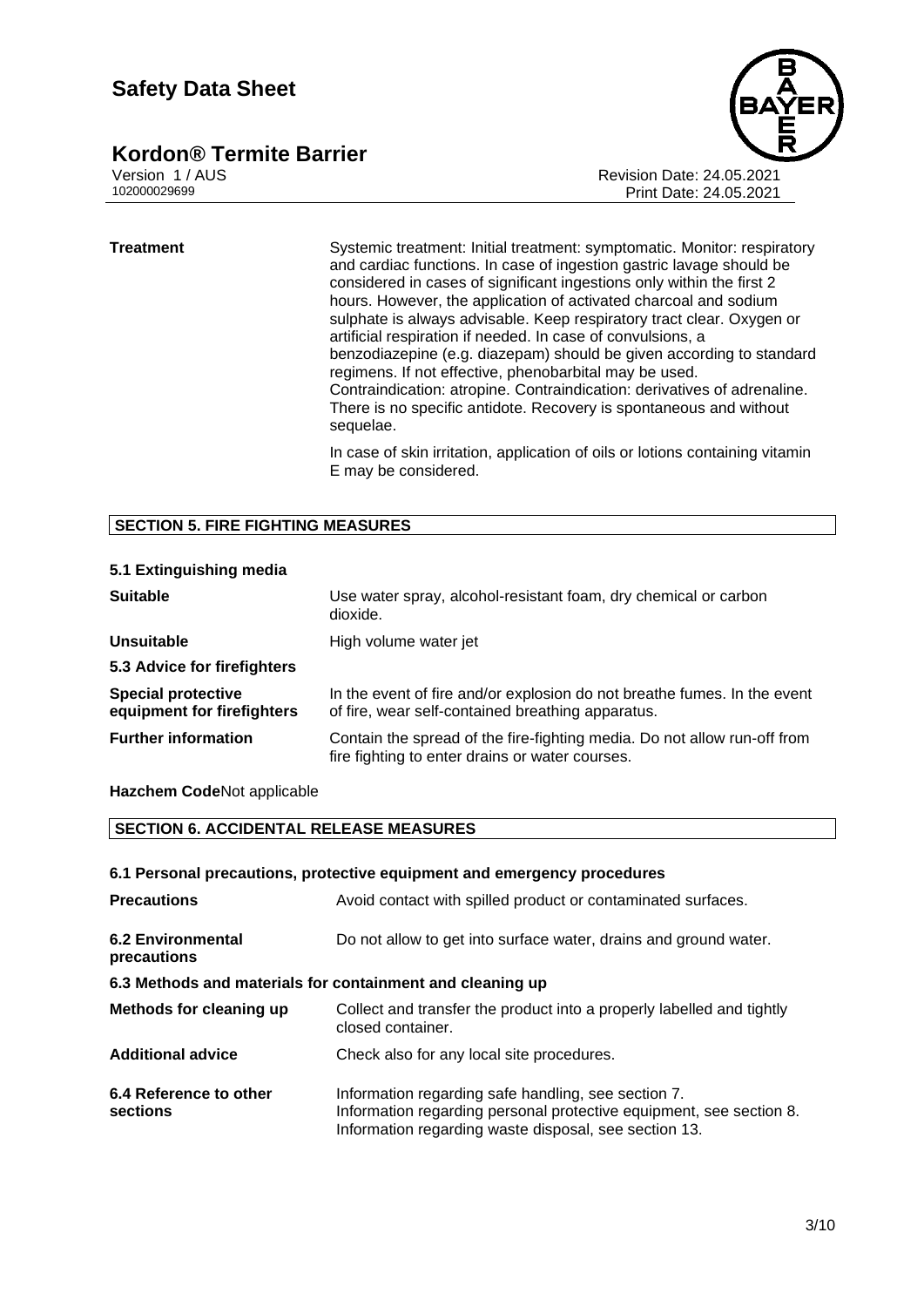# **Kordon® Termite Barrier**<br>Version 1/AUS



Version 1 / AUS<br>102000029699<br>Print Date: 24.05.2021 Print Date: 24.05.2021

#### **SECTION 7. HANDLING AND STORAGE**

#### **7.1 Precautions for safe handling**

| Advice on safe handling                                          | No specific precautions required when handling unopened<br>packs/containers; follow relevant manual handling advice. |  |
|------------------------------------------------------------------|----------------------------------------------------------------------------------------------------------------------|--|
| <b>Advice on protection</b><br>against fire and explosion        | No special precautions required.                                                                                     |  |
| <b>Hygiene measures</b>                                          | When using, do not eat, drink or smoke. Wash hands immediately after<br>work, if necessary take a shower.            |  |
| 7.2 Conditions for safe storage, including any incompatibilities |                                                                                                                      |  |
| <b>Requirements for storage</b><br>areas and containers          | Keep away from direct sunlight. Keep containers tightly closed in a dry,<br>cool and well-ventilated place.          |  |
| Advice on common storage                                         | Keep away from food, drink and animal feedingstuffs.                                                                 |  |

#### **SECTION 8. EXPOSURE CONTROLS / PERSONAL PROTECTION**

#### **8.1 Control parameters**

| <b>Components</b> | CAS-No.    | <b>Control parameters</b> | <b>Update</b> | <b>Basis</b> |
|-------------------|------------|---------------------------|---------------|--------------|
| Deltamethrin      | 52918-63-5 | $0.01 \,\mathrm{mq/m}$    |               | OES BCS*     |
|                   |            | 'TWA)                     |               |              |

\*OES BCS: Internal Bayer AG, Crop Science Division "Occupational Exposure Standard"

#### **8.2 Exposure controls**

| <b>Respiratory protection</b> | Respiratory protection is not required under anticipated<br>circumstances of exposure.<br>instructions regarding wearing and maintenance.              | Respiratory protection should only be used to control residual risk of<br>short duration activities, when all reasonably practicable steps have<br>been taken to reduce exposure at source e.g. containment and/or<br>local extract ventilation. Always follow respirator manufacturer's                                                                                                                                                                                                                                                                                                       |
|-------------------------------|--------------------------------------------------------------------------------------------------------------------------------------------------------|------------------------------------------------------------------------------------------------------------------------------------------------------------------------------------------------------------------------------------------------------------------------------------------------------------------------------------------------------------------------------------------------------------------------------------------------------------------------------------------------------------------------------------------------------------------------------------------------|
| <b>Hand protection</b>        | contact time.<br>drinking, smoking or using the toilet.<br>Material<br>Rate of permeability<br>Glove thickness<br>Protective index<br><b>Directive</b> | Please observe the instructions regarding permeability and<br>breakthrough time which are provided by the supplier of the gloves.<br>Also take into consideration the specific local conditions under which<br>the product is used, such as the danger of cuts, abrasion, and the<br>Wash gloves when contaminated. Dispose of when contaminated<br>inside, when perforated or when contamination on the outside cannot<br>be removed. Wash hands frequently and always before eating,<br>Nitrile rubber<br>$>480$ min<br>$> 0.4$ mm<br>Class 6<br>Protective gloves complying with EN<br>374. |
| Eye protection                |                                                                                                                                                        | Eye protection not required when used as recommended.                                                                                                                                                                                                                                                                                                                                                                                                                                                                                                                                          |

4/10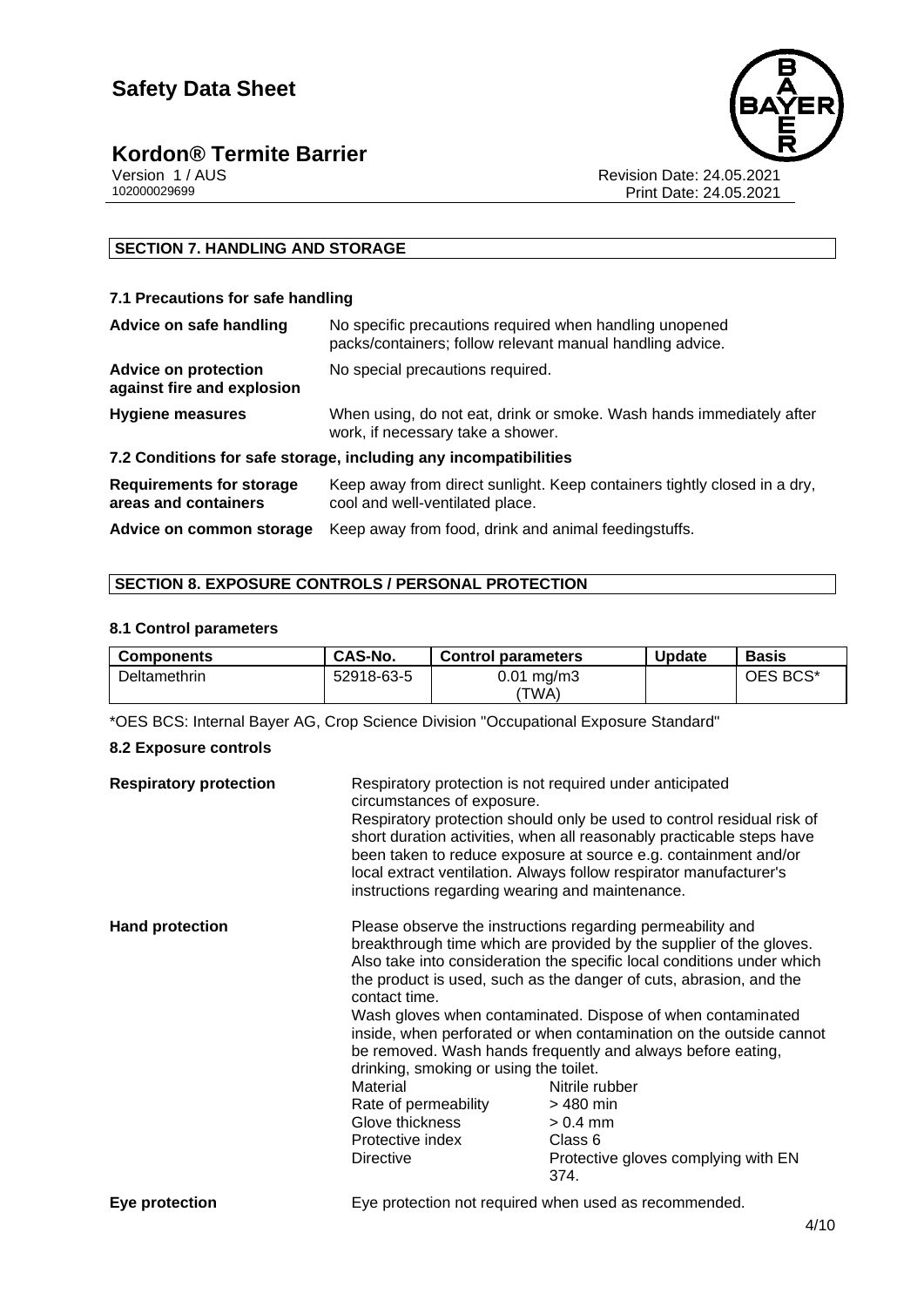# **Kordon® Termite Barrier**<br> **Version 1/AUS**<br>
102000029699



Revision Date: 24.05.2021 Print Date: 24.05.2021

| Skin and body protection           | Light protective clothing                                                                                                                                 |  |
|------------------------------------|-----------------------------------------------------------------------------------------------------------------------------------------------------------|--|
| <b>General protective measures</b> | In normal use and handling conditions please refer to the label<br>and/or leaflet. In all other cases the above mentioned<br>recommendations would apply. |  |
| <b>Engineering Controls</b>        |                                                                                                                                                           |  |
| Advice on safe handling            | No specific precautions required when handling unopened<br>packs/containers; follow relevant manual handling advice.                                      |  |

#### **SECTION 9. PHYSICAL AND CHEMICAL PROPERTIES**

| 9.1 Information on basic physical and chemical properties<br>Form | sheets                             |
|-------------------------------------------------------------------|------------------------------------|
| <b>Colour</b>                                                     | orange<br>black                    |
| Odour                                                             | No data available                  |
| <b>Odour Threshold</b>                                            | No data available                  |
| pH                                                                | No data available                  |
| <b>Melting point/range</b>                                        | No data available                  |
| <b>Boiling Point</b>                                              | No data available                  |
| <b>Flash point</b>                                                | No data available                  |
| <b>Flammability</b>                                               | No data available                  |
| <b>Auto-ignition temperature</b>                                  | No data available                  |
| <b>Thermal decomposition</b>                                      | No data available                  |
| <b>Minimum ignition energy</b>                                    | No data available                  |
| Self-accelarating<br>decomposition temperature<br>(SADT)          | No data available                  |
| <b>Upper explosion limit</b>                                      | No data available                  |
| <b>Lower explosion limit</b>                                      | No data available                  |
| Vapour pressure                                                   | No data available                  |
| <b>Evaporation rate</b>                                           | No data available                  |
| <b>Relative vapour density</b>                                    | No data available                  |
| <b>Relative density</b>                                           | No data available                  |
| <b>Density</b>                                                    | No data available                  |
| <b>Water solubility</b>                                           | insoluble                          |
| <b>Partition coefficient: n-</b><br>octanol/water                 | Deltamethrin: log Pow: 6.4 (25 °C) |
| Viscosity, dynamic                                                | No data available                  |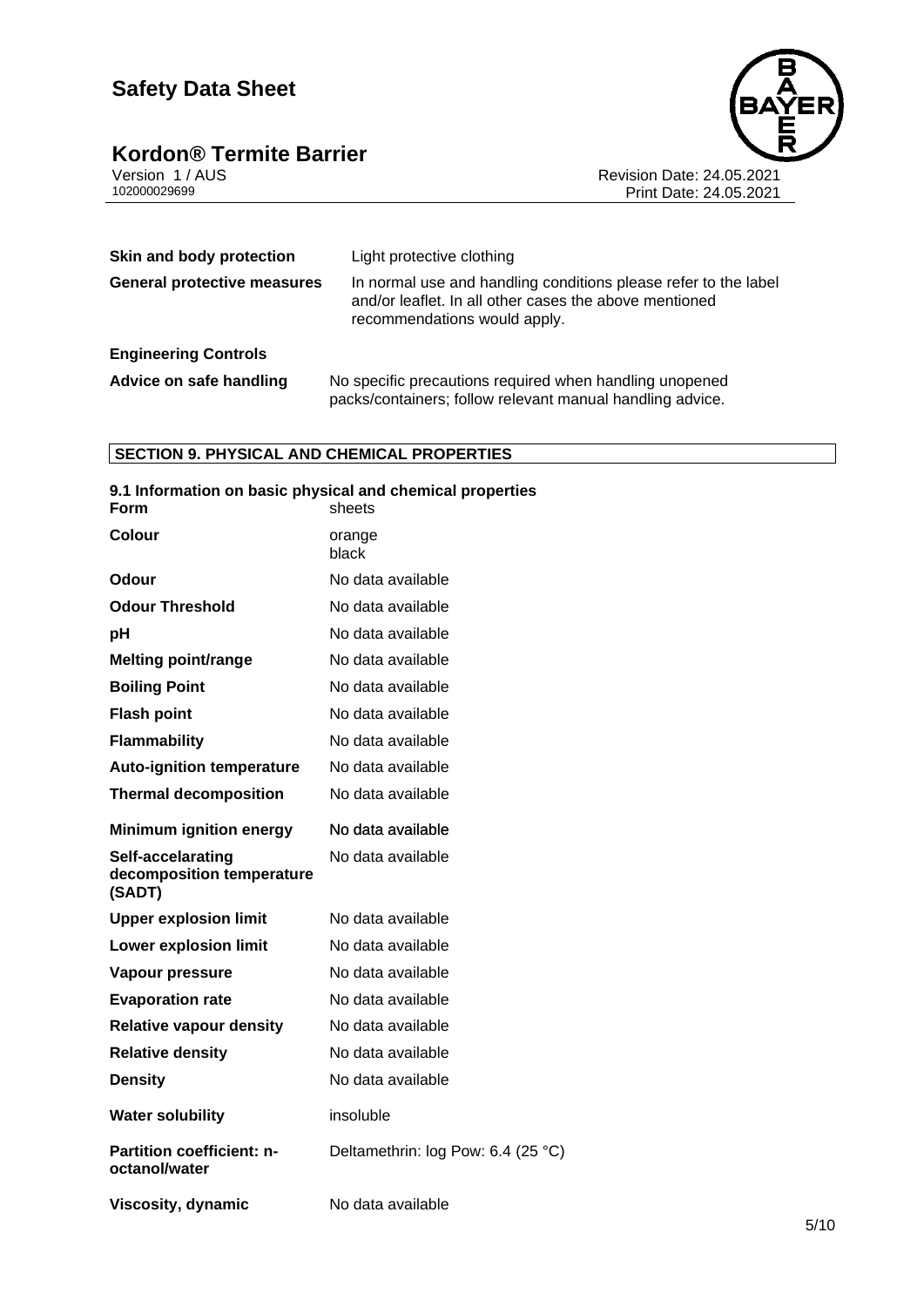# **Kordon® Termite Barrier**<br>Version 1/AUS



Version 1 / AUS Revision Date: 24.05.2021 Print Date: 24.05.2021

| <b>Viscosity, kinematic</b> | No data available |
|-----------------------------|-------------------|
| <b>Oxidizing properties</b> | No data available |
| <b>Explosivity</b>          | No data available |

#### **SECTION 10. STABILITY AND REACTIVITY**

| 10.1 Reactivity                                 | Stable under normal conditions.                                                         |
|-------------------------------------------------|-----------------------------------------------------------------------------------------|
| <b>10.2 Chemical stability</b>                  | Stable under recommended storage conditions.                                            |
| 10.3 Possibility of<br>hazardous reactions      | No hazardous reactions when stored and handled according to<br>prescribed instructions. |
| <b>10.4 Conditions to avoid</b>                 | Extremes of temperature and direct sunlight.                                            |
| 10.5 Incompatible materials                     | Store only in the original container.                                                   |
| <b>10.6 Hazardous</b><br>decomposition products | No decomposition products expected under normal conditions of use.                      |

#### **SECTION 11. TOXICOLOGICAL INFORMATION**

#### **11.1 Information on toxicological effects**

| <b>Acute oral toxicity</b>                  | LD50 (Rat) $> 10,100$ mg/kg<br>Test conducted with a similar formulation.                                   |
|---------------------------------------------|-------------------------------------------------------------------------------------------------------------|
| <b>Acute inhalation toxicity</b>            | ATE (Mix) > 5.0 mg/l<br>Acute toxicity estimate                                                             |
| Acute dermal toxicity                       | LD50 (Rat) $> 10,100$ mg/kg<br>Test conducted with a similar formulation.                                   |
| <b>Skin corrosion/irritation</b>            | No skin irritation (Rabbit)<br>Test conducted with a similar formulation.                                   |
| Serious eye damage/eye<br>irritation        | Slight irritant effect - does not require labelling. (Rabbit)<br>Test conducted with a similar formulation. |
| <b>Respiratory or skin</b><br>sensitisation | Non-sensitizing. (Guinea pig)<br>Test conducted with a similar formulation.                                 |

#### **Assessment mutagenicity**

Deltamethrin was not mutagenic or genotoxic in a battery of in vitro and in vivo tests.

#### **Assessment carcinogenicity**

Deltamethrin was not carcinogenic in lifetime feeding studies in rats and mice.

#### **Assessment toxicity to reproduction**

Deltamethrin did not cause reproductive toxicity in a two-generation study in rats.

#### **Assessment developmental toxicity**

Deltamethrin caused developmental toxicity only at dose levels toxic to the dams. The developmental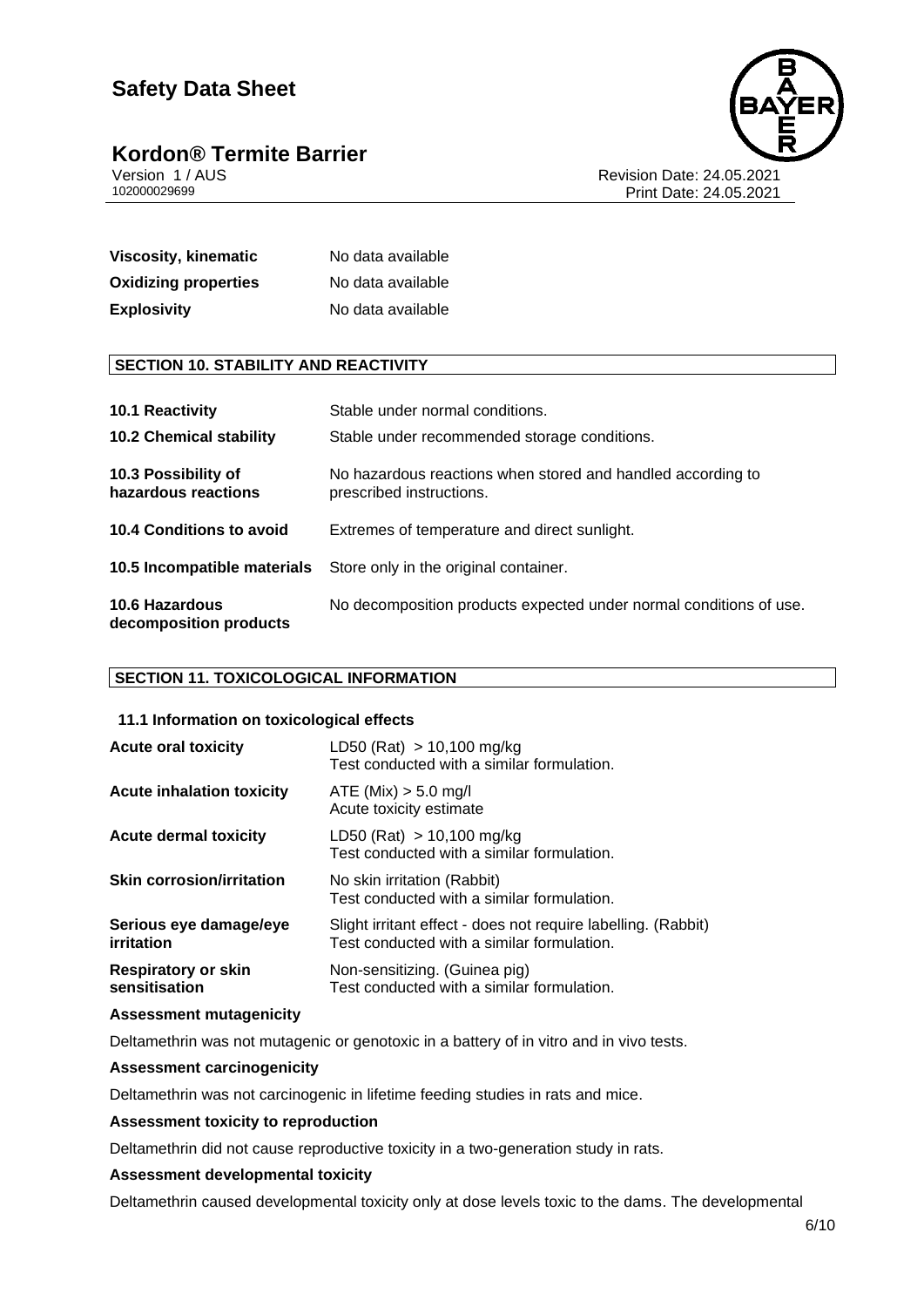### **Kordon® Termite Barrier**



Version 1 / AUS Revision Date: 24.05.2021 Print Date: 24.05.2021

effects seen with Deltamethrin are related to maternal toxicity.

#### **Assessment STOT Specific target organ toxicity – single exposure**

Deltamethrin: Based on available data, the classification criteria are not met.

#### **Assessment STOT Specific target organ toxicity – repeated exposure**

Deltamethrin caused neurobehavioral effects and/or neuropathological changes in animal studies. The toxic effects of Deltamethrin are related to transient neurobehavioral effects typical for pyrethroid neurotoxicity.

#### **Aspiration hazard**

Based on available data, the classification criteria are not met.

#### **Information on likely routes of exposure**

Inhalation not likely., May cause irritation of the mucous membranes. May cause sensitisation by skin contact. May cause irritation on prolonged contact.

### **Early onset symptoms related to exposure**

Refer to Section 4

#### **Delayed health effects from exposure** Refer to Section 11

#### **Exposure levels and health effects** Refer to Section 4

#### **Interactive effects** Not known

#### **When specific chemical data is not available** Not applicable

#### **Mixture of chemicals** Refer to Section 2.1

#### **Further information**

Cutaneous sensations may occur, such as burning or stinging on the face and mucosae. However, these sensations cause no lesions and are of a transitory nature (max. 24 hours).

#### **SECTION 12. ECOLOGICAL INFORMATION**

#### **12.1 Toxicity**

| <b>Toxicity to fish</b>                     | LC50 (Oncorhynchus mykiss (rainbow trout)) 0.15 µg/l<br>Exposure time: 96 h<br>The value mentioned relates to the active ingredient deltamethrin. |
|---------------------------------------------|---------------------------------------------------------------------------------------------------------------------------------------------------|
| <b>Toxicity to aquatic</b><br>invertebrates | EC50 (Daphnia magna (Water flea)) 0.0131 µg/l<br>Exposure time: 48 h<br>The value mentioned relates to the active ingredient deltamethrin.        |
| <b>Toxicity to aquatic plants</b>           | EC50 (Algae) $> 9.1$ mg/l                                                                                                                         |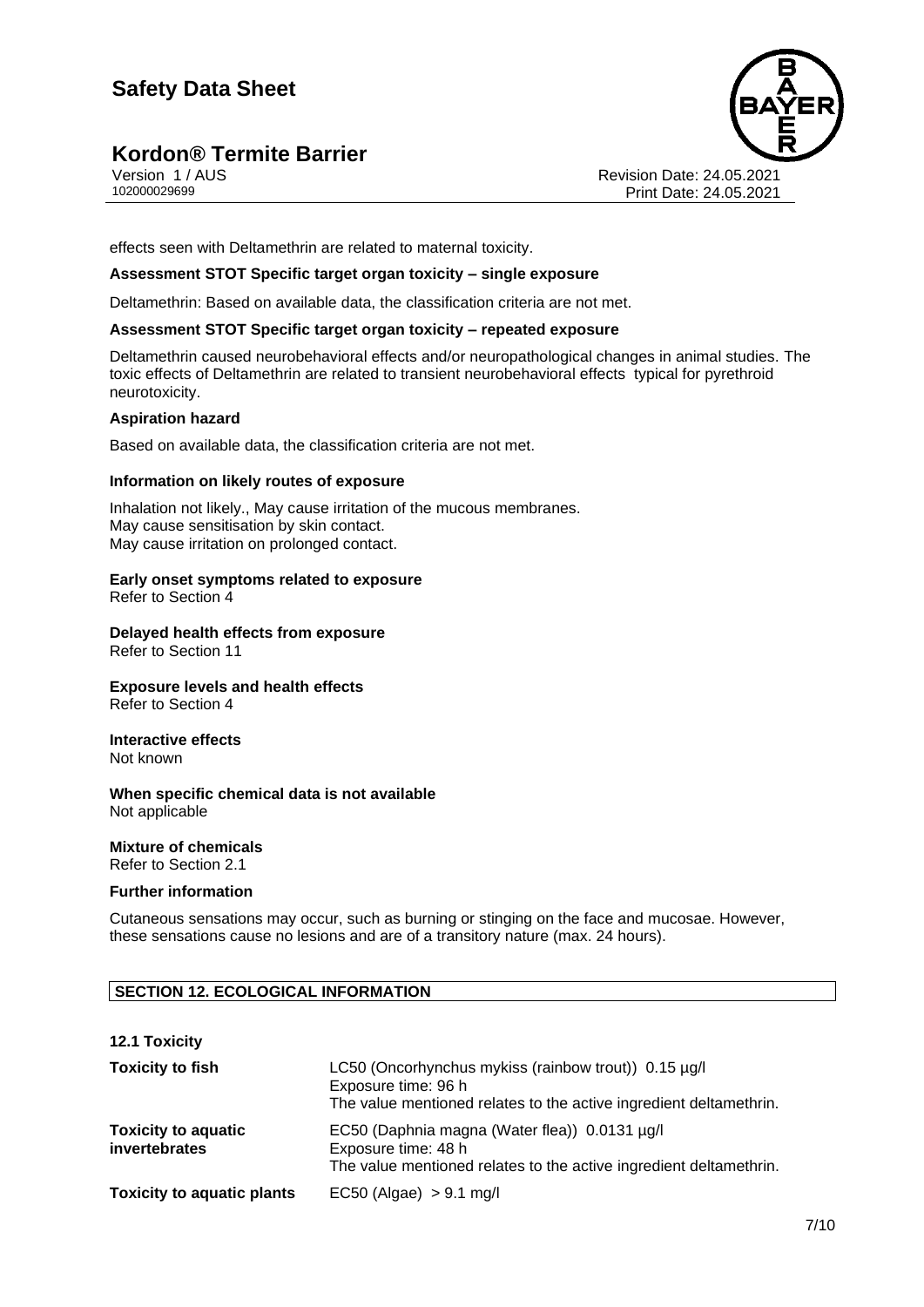### **Kordon® Termite Barrier**



Version 1 / AUS Revision Date: 24.05.2021 Print Date: 24.05.2021

> Exposure time: 96 h The value mentioned relates to the active ingredient deltamethrin.

| 12.2 Persistence and degradability   |                                                                              |  |
|--------------------------------------|------------------------------------------------------------------------------|--|
| <b>Biodegradability</b>              | Deltamethrin:<br>Not rapidly biodegradable                                   |  |
| Koc                                  | Deltamethrin: Koc: 10240000                                                  |  |
| 12.3 Bioaccumulative potential       |                                                                              |  |
| <b>Bioaccumulation</b>               | Deltamethrin: Bioconcentration factor (BCF) 1,400<br>Does not bioaccumulate. |  |
| 12.4 Mobility in soil                |                                                                              |  |
| <b>Mobility in soil</b>              | Deltamethrin: Immobile in soil                                               |  |
| 12.5 Other adverse effects           |                                                                              |  |
| Additional ecological<br>information | No further ecological information is available.                              |  |

#### **SECTION 13. DISPOSAL CONSIDERATIONS**

Its is recommended to dispose of this product through its intended use. Off cuts of this material may be placed on top of an installed Kordon barrier prior to concrete slab pour. Alternatively off cuts should be tied in a Kordon plastic delivery bag and disposed of at an approved waste disposal facility.

#### **SECTION 14. TRANSPORT INFORMATION**

According to national and international transport regulations not classified as dangerous goods.

#### **SECTION 15. REGULATORY INFORMATION**

Registered according to the Agricultural and Veterinary Chemicals Code Act 1994 Australian Pesticides and Veterinary Medicines Authority approval number: 60759

#### **SUSMP classification (Poison Schedule)**

Exempt (Standard for the Uniform Scheduling of Medicines and Poisons)

#### **SECTION 16. OTHER INFORMATION**

**Trademark information** Kordon® is a Registered Trademark of the Bayer Group.

#### **Abbreviations and acronyms**

- ADN European Agreement concerning the International Carriage of Dangerous Goods by Inland Waterways
- ADR European Agreement concerning the International Carriage of Dangerous Goods by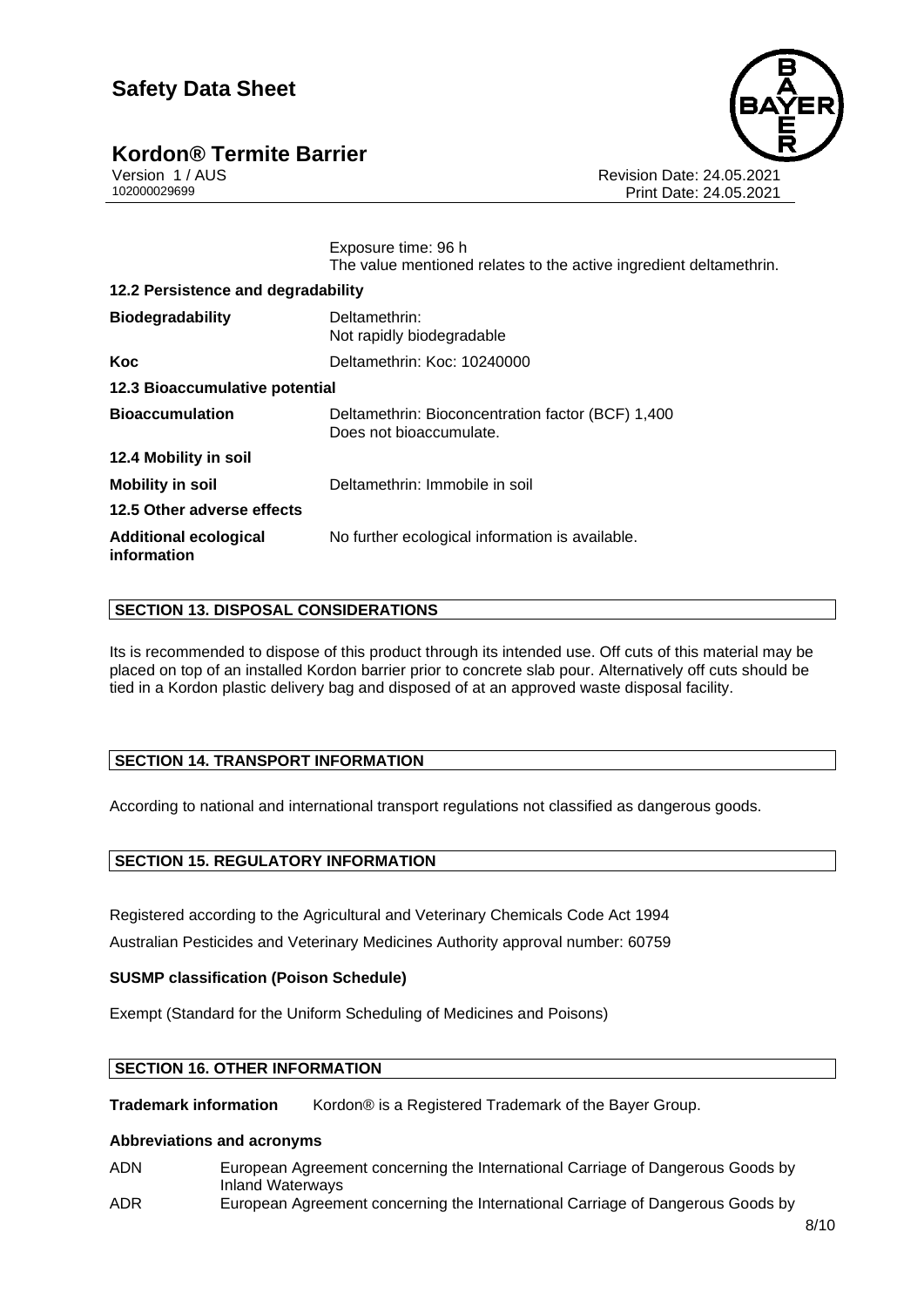# **Kordon® Termite Barrier**<br>Version 1/AUS



Version 1 / AUS Revision Date: 24.05.2021 Print Date: 24.05.2021

|                        | Road                                                                                      |
|------------------------|-------------------------------------------------------------------------------------------|
| <b>ATE</b>             | Acute toxicity estimate                                                                   |
| AU OEL                 | Australia. OELs. (Adopted National Exposure Standards for Atmospheric                     |
|                        | Contaminants in the Occupational Environment)                                             |
| CAS-Nr.                | <b>Chemical Abstracts Service number</b>                                                  |
| <b>CEILING</b>         | Ceiling Limit Value                                                                       |
| Conc.                  | Concentration                                                                             |
| EC-No.                 | European community number                                                                 |
| ECx                    | Effective concentration to x %                                                            |
| <b>EINECS</b>          | European inventory of existing commercial substances                                      |
| <b>ELINCS</b>          | European list of notified chemical substances                                             |
| EN                     | European Standard                                                                         |
| EU                     | European Union                                                                            |
| <b>IATA</b>            | International Air Transport Association                                                   |
| <b>IBC</b>             | International Code for the Construction and Equipment of Ships Carrying Dangerous         |
|                        | Chemicals in Bulk (IBC Code)                                                              |
| <b>ICx</b>             | Inhibition concentration to x %                                                           |
| <b>IMDG</b>            | <b>International Maritime Dangerous Goods</b>                                             |
| <b>LC</b> <sub>x</sub> | Lethal concentration to x %                                                               |
| <b>LD</b> <sub>x</sub> | Lethal dose to $\times$ %                                                                 |
| LOEC/LOEL              | Lowest observed effect concentration/level                                                |
| <b>MARPOL</b>          | MARPOL: International Convention for the prevention of marine pollution from ships        |
| N.O.S.                 | Not otherwise specified                                                                   |
| NOEC/NOEL              | No observed effect concentration/level                                                    |
| <b>OECD</b>            | Organization for Economic Co-operation and Development                                    |
| OES BCS                | OES BCS: Internal Bayer AG, Crop Science Division "Occupational Exposure                  |
|                        | Standard"                                                                                 |
| <b>PEAK</b>            | PEAK: Exposure Standard - Peak means a maximum or peak airborne concentration             |
|                        | of a particular substance determined over the shortest analytically practicable period of |
|                        | time which does not exceed 15 minutes.                                                    |
| <b>RID</b>             | Regulations concerning the International Carriage of Dangerous Goods by Rail              |
| <b>SK-SEN</b>          | Skin sensitiser                                                                           |
| SKIN_DES               | SKIN_DES: Skin notation: Absorption through the skin may be a significant source of       |
|                        | exposure.                                                                                 |
| <b>STEL</b>            | STEL: Exposure standard - short term exposure limit (STEL): A 15 minute TWA               |
|                        | exposure which should not be exceeded at any time during a working day even if the        |
|                        | eight-hour TWA average is within the TWA exposure standard. Exposures at the STEL         |
|                        | should not be longer than 15 minutes and should not be repeated more than four times      |
|                        | per day. There should be at least 60 minutes between successive exposures at the          |
|                        | STEL.                                                                                     |
| <b>TWA</b>             | TWA: Exposure standard - time-weighted average (TWA): The average airborne                |
|                        | concentration of a particular substance when calculated over a normal eight-hour          |
|                        | working day, for a five-day working week.                                                 |
| <b>TWA</b>             | Time weighted average                                                                     |
| UN                     | <b>United Nations</b>                                                                     |
| <b>WHO</b>             | World health organisation                                                                 |

This SDS summarises our best knowledge of the health and safety hazard information of the product and how to safely handle and use the product in the workplace. Each user should read this SDS and consider the information in the context of how the product will be handled and used in the workplace including in conjunction with other products.

If clarification or further information is needed to ensure that an appropriate risk assessment can be made, the user should contact this company.

Our responsibility for products sold is subject to our standard terms and conditions, a copy of which is